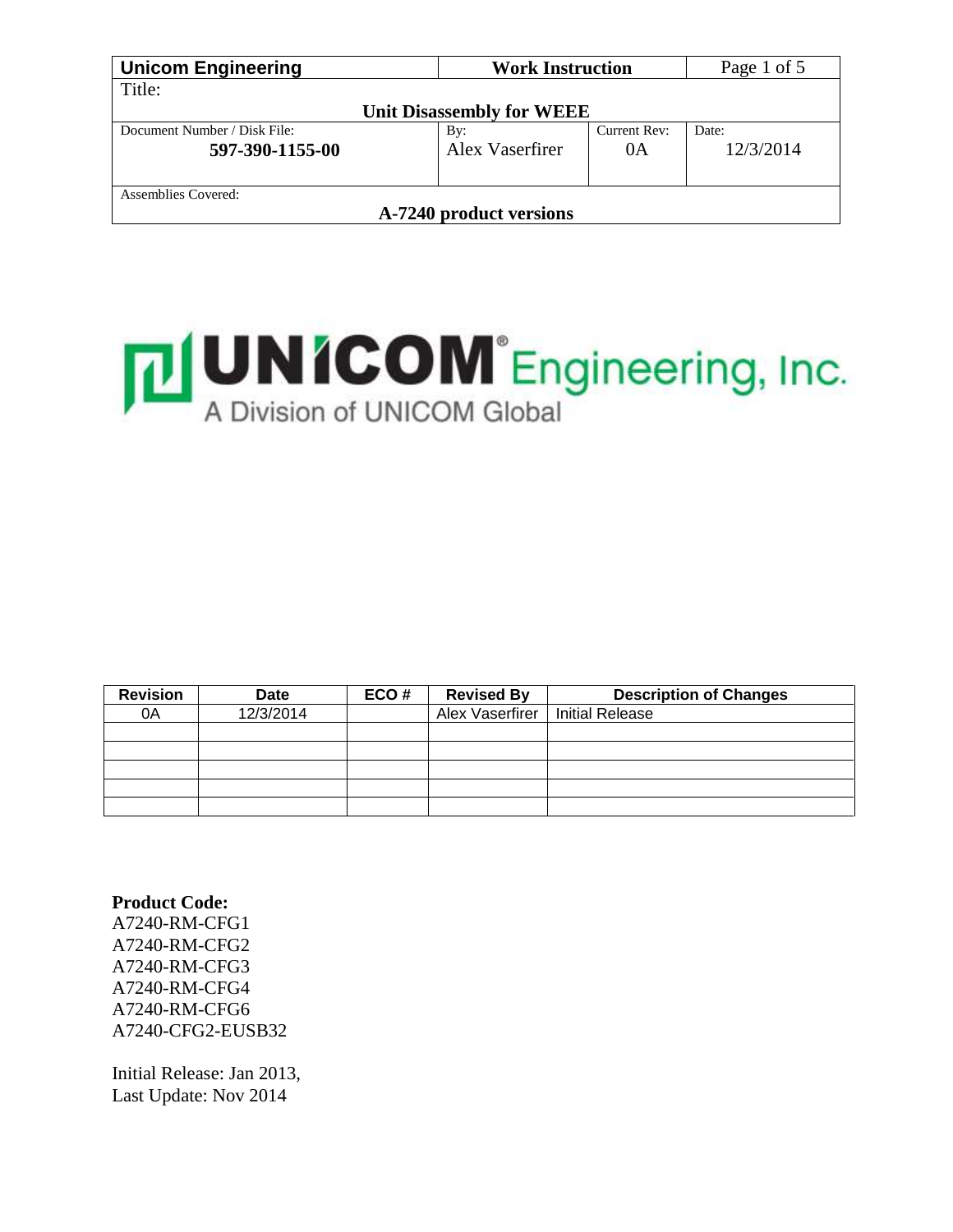| <b>Unicom Engineering</b>    | <b>Work Instruction</b>          | Page 2 of 5  |           |  |
|------------------------------|----------------------------------|--------------|-----------|--|
| Title:                       |                                  |              |           |  |
|                              | <b>Unit Disassembly for WEEE</b> |              |           |  |
| Document Number / Disk File: | By:                              | Current Rev: | Date:     |  |
| 597-390-1155-00              | Alex Vaserfirer                  | 0A           | 12/3/2014 |  |
| Assemblies Covered:          |                                  |              |           |  |
| A-7240 product versions      |                                  |              |           |  |

# **WEEE Information Table<sup>1</sup>**

| <b>Substance Of Concern</b>                                                                                                               | <b>Present</b> in<br><b>Product</b><br>(Yes/No) | <b>Location in/on Unit</b>            | <b>Comments</b> |
|-------------------------------------------------------------------------------------------------------------------------------------------|-------------------------------------------------|---------------------------------------|-----------------|
| Asbestos                                                                                                                                  | N <sub>o</sub>                                  |                                       |                 |
| <b>Batteries</b>                                                                                                                          | No                                              |                                       |                 |
| Cathode ray tubes                                                                                                                         | No                                              |                                       |                 |
| Chlorofluorocarbons (CFC),<br>hydrochlorofluorocarbons (HCFC)<br>or hydrofluorocarbons (HFC),<br>hydrocarbons (HC)                        | N <sub>o</sub>                                  |                                       |                 |
| Components containing refractory<br>ceramic fibers                                                                                        | N <sub>o</sub>                                  |                                       |                 |
| Electrolyte capacitors containing<br>substances of concern (height ><br>$25$ mm, diameter > $25$ mm or<br>proportionately similar volume) | Yes                                             | C645; C661; C688;<br>C701; C707; C722 |                 |
| External electric cables                                                                                                                  | N <sub>o</sub>                                  |                                       |                 |
| Gas discharge lamps                                                                                                                       | N <sub>o</sub>                                  |                                       |                 |
| Liquid crystal displays of a surface<br>greater than 100 square centimeters<br>and all those backlit with gas<br>discharge lamps          | No                                              |                                       |                 |
| Mercury (commonly found in<br>switches)                                                                                                   | No                                              |                                       |                 |
| Plastic containing brominated<br>flame retardants                                                                                         | N <sub>o</sub>                                  |                                       |                 |
| Polychlorinated biphenyls (PCB)                                                                                                           | N <sub>o</sub>                                  |                                       |                 |
| Printed circuit boards greater than<br>10 square centimeters in area                                                                      | Yes                                             | Main part of Unit                     |                 |
| Radioactive substances                                                                                                                    | N <sub>o</sub>                                  |                                       |                 |
| Toner cartridges                                                                                                                          | N <sub>0</sub>                                  |                                       |                 |

 $<sup>1</sup>$  The substances on this table are defined in Directive 2002/96/EC on Waste Electrical and Electronic Equipment,</sup> Annex II.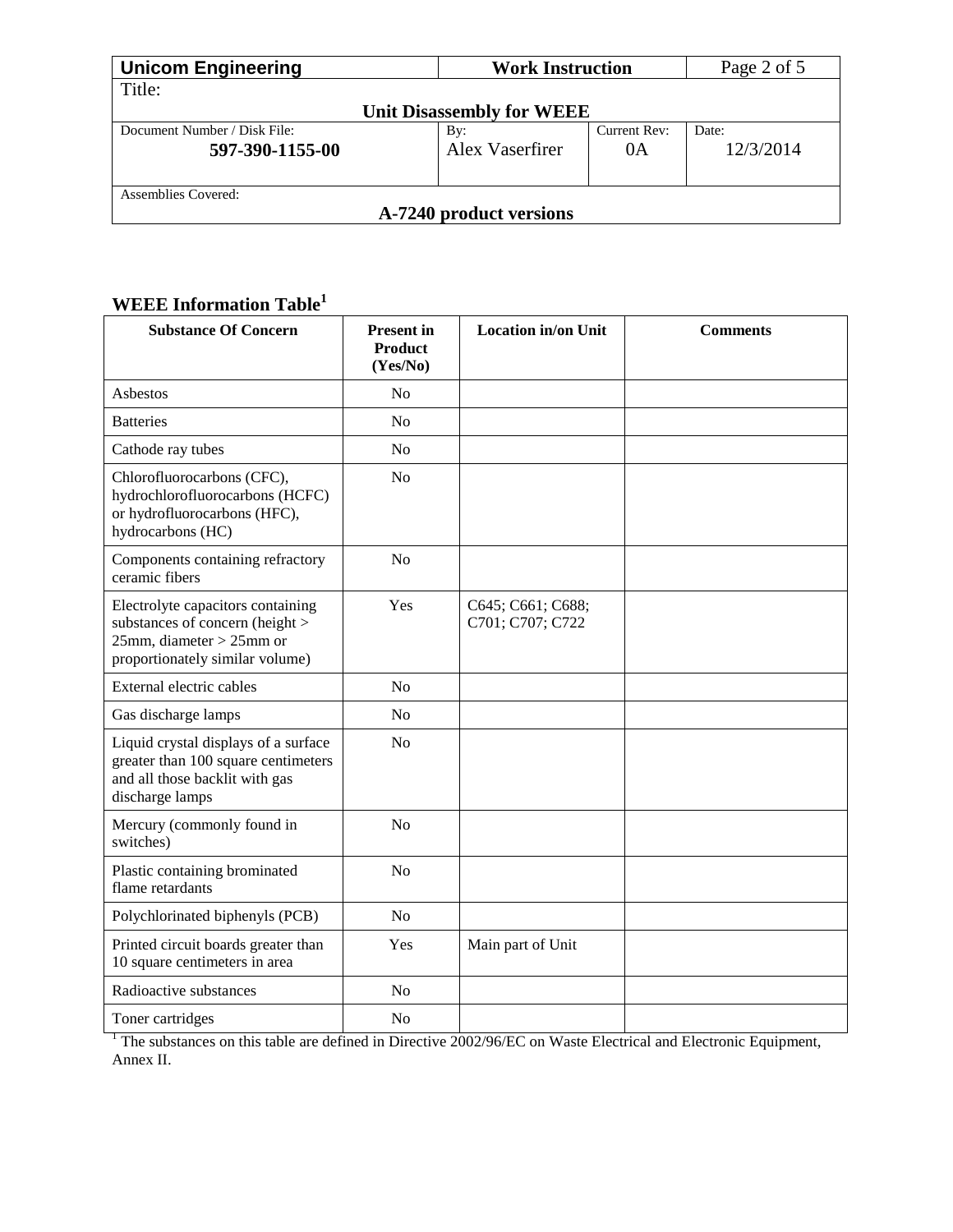| <b>Work Instruction</b><br>Unicom engineering                |                 | Page 3 of 5 |           |  |  |  |
|--------------------------------------------------------------|-----------------|-------------|-----------|--|--|--|
| Title:                                                       |                 |             |           |  |  |  |
| <b>Unit Disassembly for WEEE</b>                             |                 |             |           |  |  |  |
| Document Number / Disk File:<br>Current Rev:<br>Date:<br>By: |                 |             |           |  |  |  |
| 597-390-1155-00                                              | Alex Vaserfirer | 0A          | 12/3/2014 |  |  |  |
| Assemblies Covered:                                          |                 |             |           |  |  |  |
| A-7240 product versions                                      |                 |             |           |  |  |  |
|                                                              |                 |             |           |  |  |  |
| Disassambly Taals                                            |                 |             |           |  |  |  |

| <b>Disassembly Tools</b><br><b>Required:</b><br>45mm hex driver                                                                                                                                                      |  |
|----------------------------------------------------------------------------------------------------------------------------------------------------------------------------------------------------------------------|--|
| <b>Instructions:</b><br>Remove 9 standoffs as<br>shown to remove solder<br>side cover.<br>Recycle as appropriate.<br><b>Should further</b><br>disassembly be required<br>for the recycler, follow<br>the next set of |  |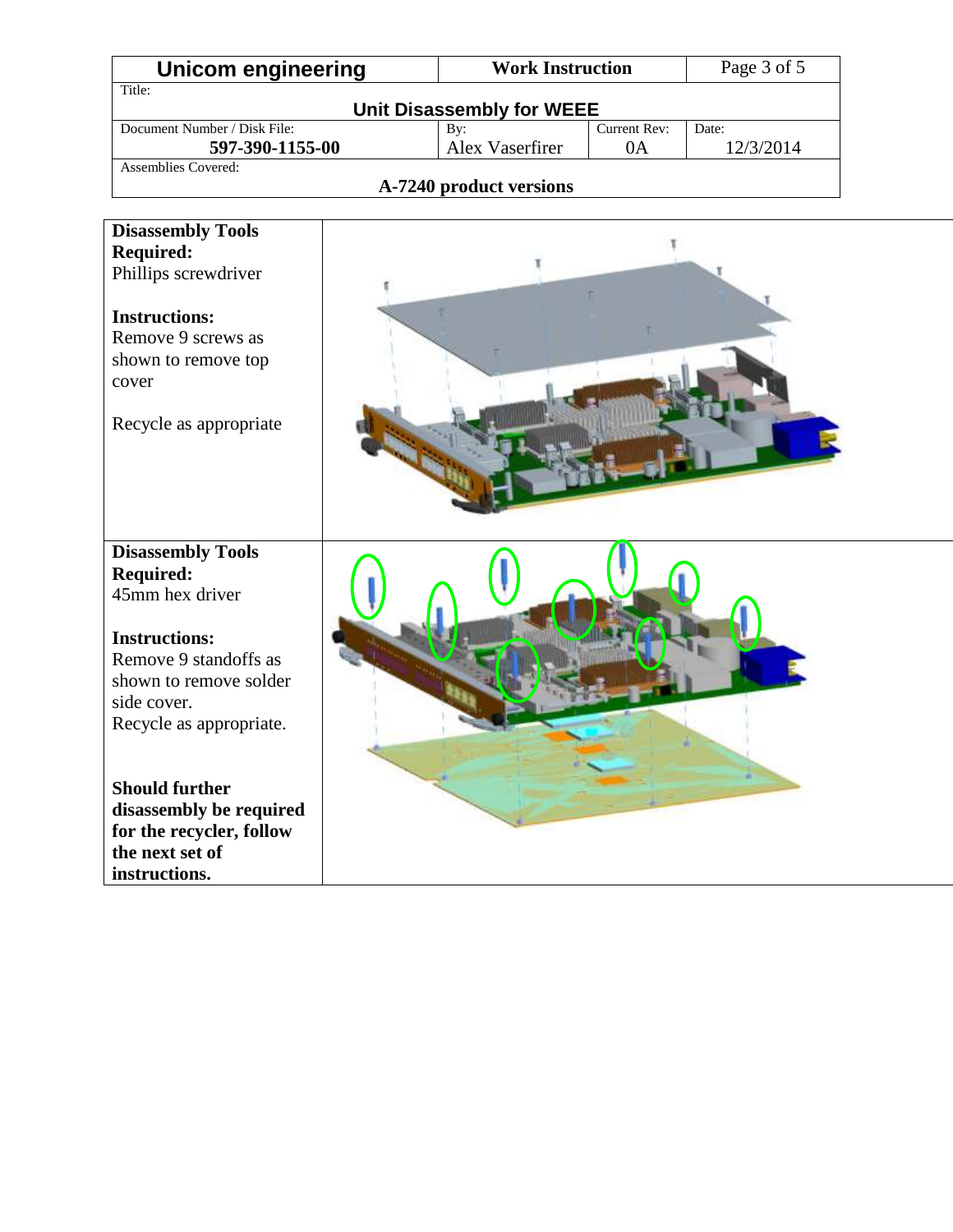| Unicom engineering           | <b>Work Instruction</b> |              | Page 4 of 5 |  |  |
|------------------------------|-------------------------|--------------|-------------|--|--|
| Title:                       |                         |              |             |  |  |
| Unit Disassembly for WEEE    |                         |              |             |  |  |
| Document Number / Disk File: | By:                     | Current Rev: | Date:       |  |  |
| 597-390-1155-00              | Alex Vaserfirer         | 0A           | 12/3/2014   |  |  |
| Assemblies Covered:          |                         |              |             |  |  |
| A-7240 product versions      |                         |              |             |  |  |

#### **A-7240 product versions**

| <b>Disassembly Tools</b>                            |  |
|-----------------------------------------------------|--|
| <b>Required:</b>                                    |  |
| Philips screwdriver                                 |  |
| Flathead screwdriver                                |  |
| <b>Instructions:</b><br>Remove two screws on        |  |
|                                                     |  |
| ends of front panel using                           |  |
| Philips screwdriver.                                |  |
| Pry out center rivet using<br>flathead screwdriver. |  |
|                                                     |  |
| Remove front panel and                              |  |
| recycle as appropriate.                             |  |
| <b>Disassembly Tools</b>                            |  |
| <b>Required:</b>                                    |  |
| Philips screwdriver                                 |  |
| Flathead screwdriver                                |  |
| <b>Instructions:</b>                                |  |
| <b>Using flathead</b>                               |  |
| screwdriver, pry corner                             |  |
| clips up out of board on                            |  |
| heatsinks 3.                                        |  |
| Pry heatsink loose from                             |  |
| parts.                                              |  |
|                                                     |  |
| Using Philips screwdriver                           |  |
| remove heatsink 1; 2; 4.                            |  |
|                                                     |  |
|                                                     |  |
| Recycle as appropriate.                             |  |